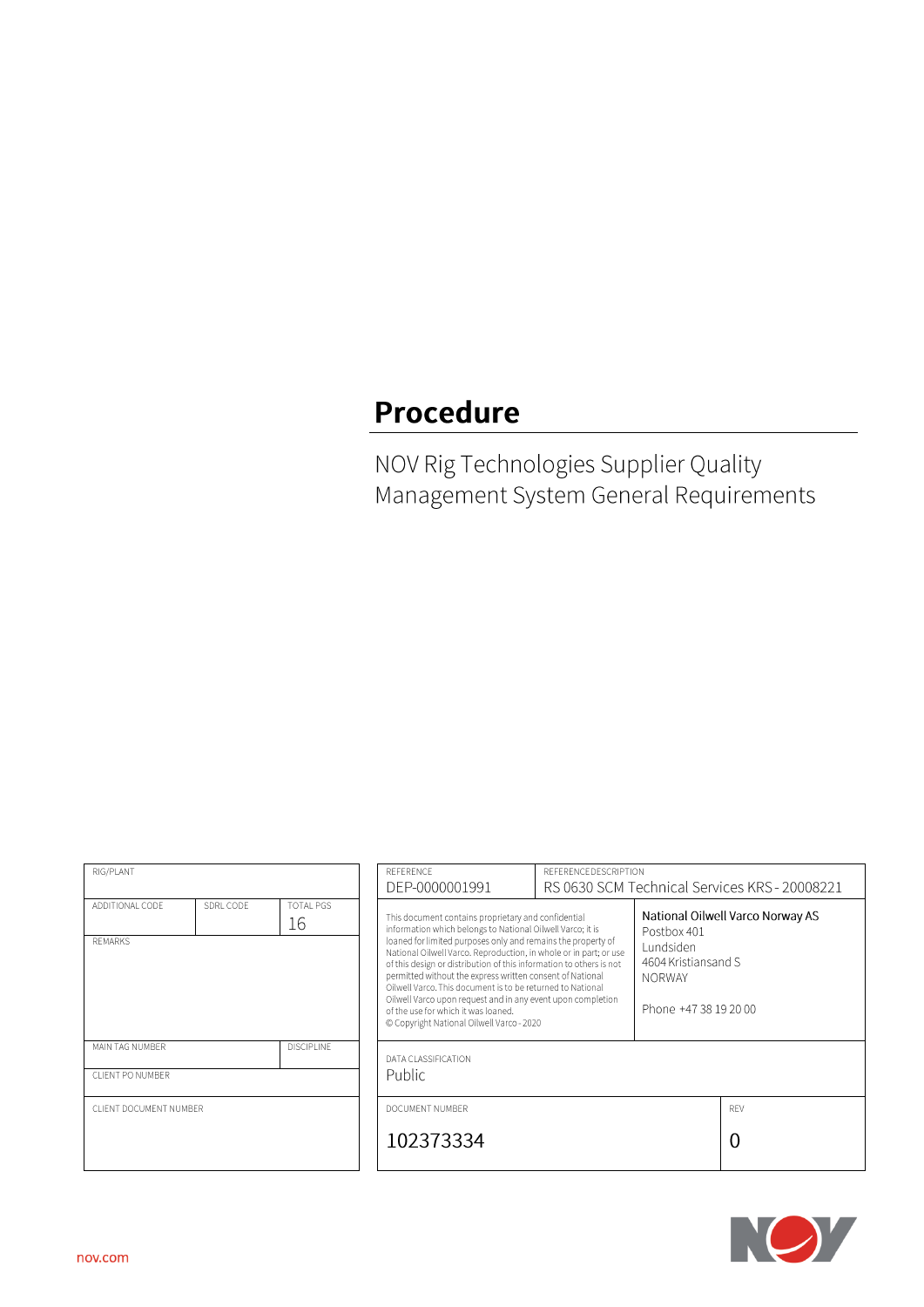| Data Classification | Document number | 102373334 |
|---------------------|-----------------|-----------|
| Public              | <b>Revision</b> |           |
|                     | Page            | 2 of 16   |

## **REVISION HISTORY**

|     | 9-Oct-2020 |                         | <b>MJD</b> | <b>HAH</b>     | <b>LUMO</b>     |
|-----|------------|-------------------------|------------|----------------|-----------------|
| Rev | Date       | <b>Reason for issue</b> | Prepared   | <b>Checked</b> | <b>Approved</b> |

## **CHANGE DESCRIPTION**

# **Revision Change description**<br>0 **Issued complete to r**

Issued complete to replace former Supplier Quality Requirements document (SQR).

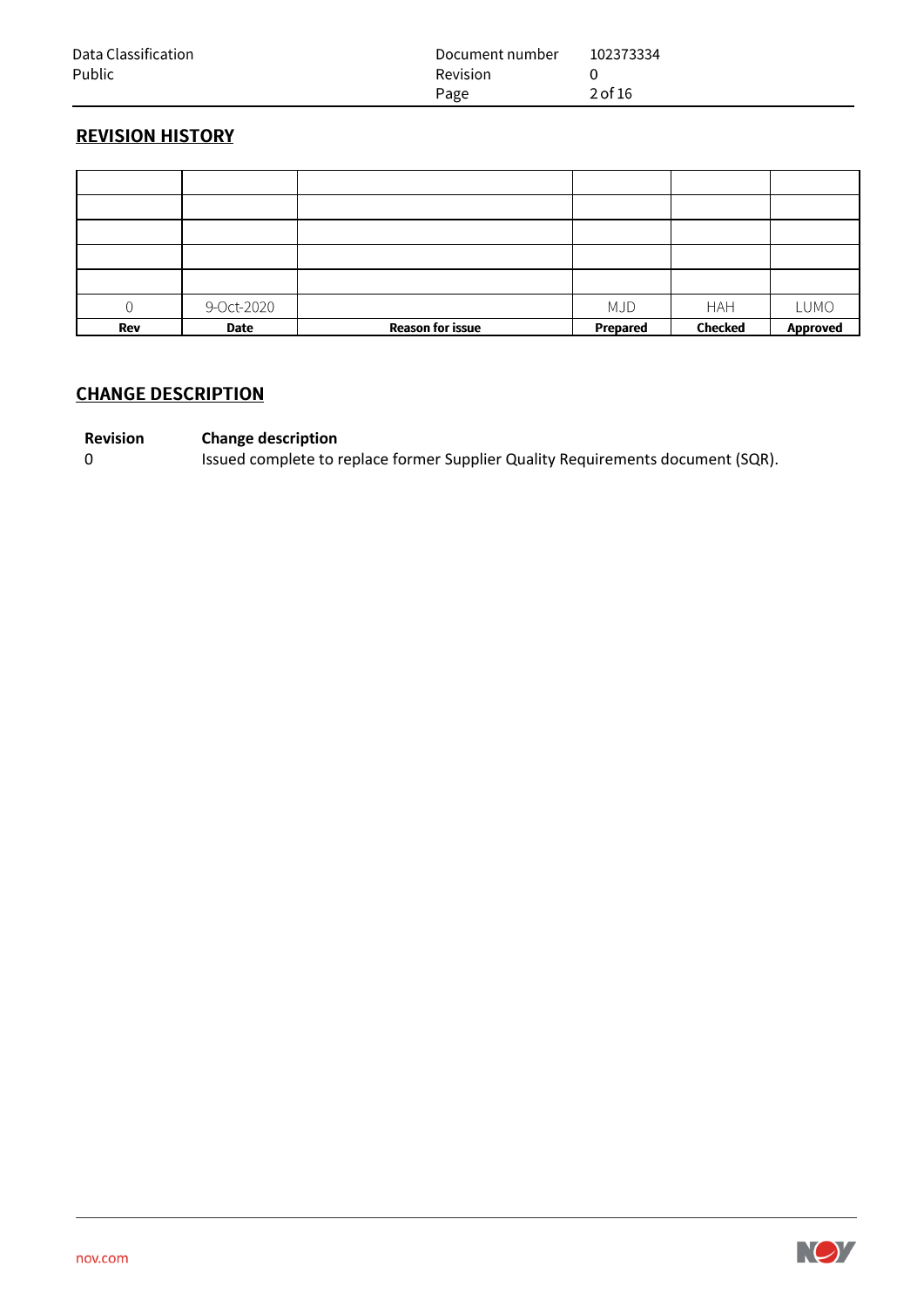## **TABLE OF CONTENTS**

| $\mathbf{1}$            |      |  |
|-------------------------|------|--|
|                         | 1.1  |  |
|                         | 1.2  |  |
| $\overline{2}$          |      |  |
|                         | 2.1  |  |
|                         | 2.2  |  |
|                         | 2.3  |  |
|                         | 2.4  |  |
|                         | 2.5  |  |
|                         | 2.6  |  |
| $\overline{\mathbf{3}}$ |      |  |
|                         | 3.1  |  |
|                         | 3.2  |  |
|                         | 3.3  |  |
|                         | 3.4  |  |
|                         | 3.5  |  |
|                         | 3.6  |  |
|                         | 3.7  |  |
|                         | 3.8  |  |
|                         | 3.9  |  |
| 4                       |      |  |
| 5                       |      |  |
| 6                       |      |  |
|                         | 6.1  |  |
| $\overline{7}$          |      |  |
|                         | 7.1  |  |
|                         | 7.2  |  |
|                         | 7.3  |  |
|                         | 7.4  |  |
|                         | 7.5  |  |
|                         | 7.6  |  |
|                         | 7.7  |  |
|                         | 7.8  |  |
|                         | 7.9  |  |
|                         | 7.10 |  |
|                         | 7.11 |  |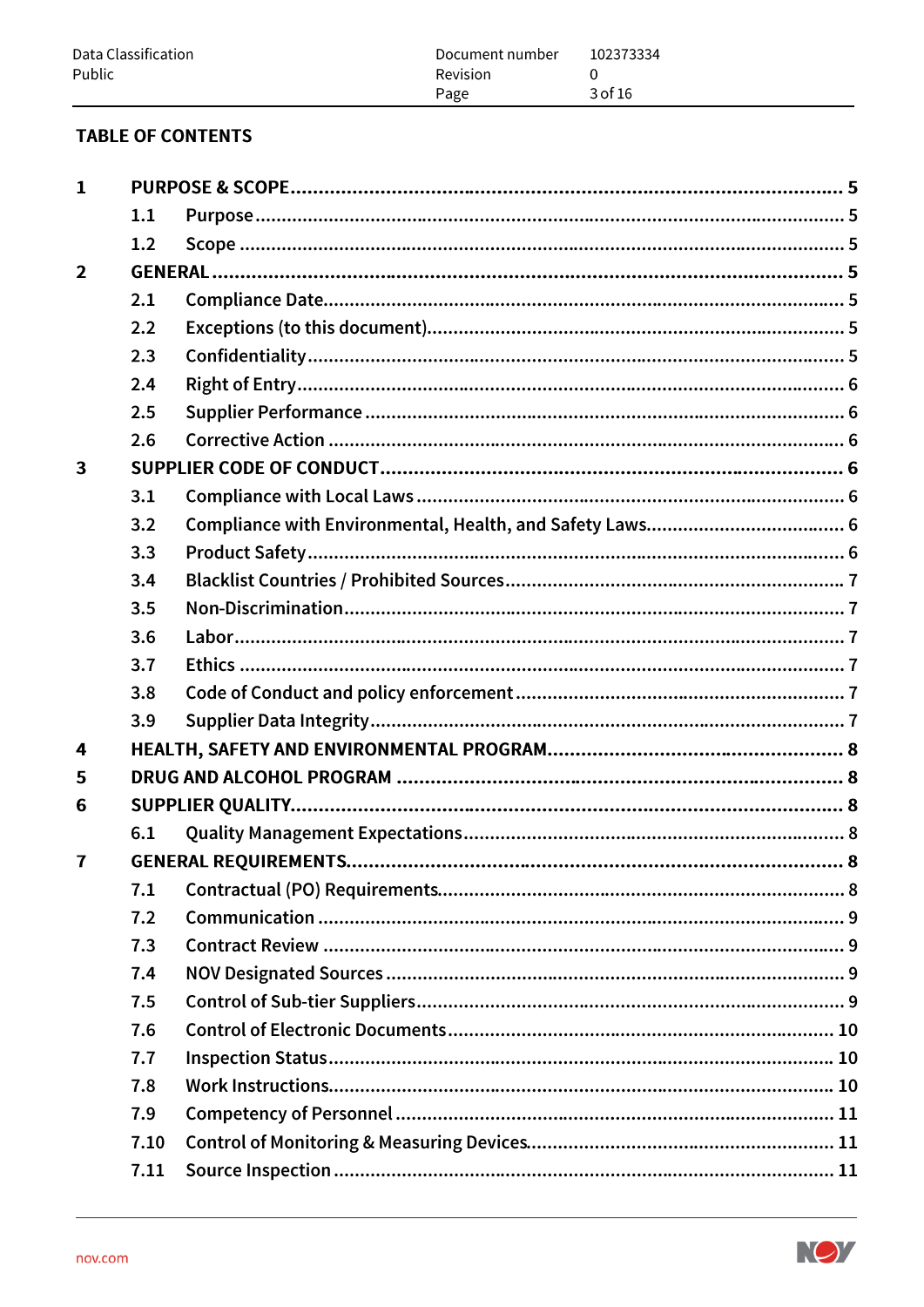|        | Data Classification | Document number         | 102373334           |  |
|--------|---------------------|-------------------------|---------------------|--|
| Public |                     | <b>Revision</b><br>Page | $\Omega$<br>4 of 16 |  |
|        | 7.12                |                         |                     |  |
|        | 7.13                |                         |                     |  |
|        | 7.14                |                         |                     |  |
|        | 7.15                |                         |                     |  |
|        | 7.16                |                         |                     |  |
|        | 7.17                |                         |                     |  |
|        | 7.18                |                         |                     |  |
| 8      |                     |                         |                     |  |
|        | 8.1                 |                         |                     |  |
|        | 8.2                 |                         |                     |  |
|        | 8.3                 |                         |                     |  |
|        | 8.4                 |                         |                     |  |
|        | 8.5                 |                         |                     |  |
| 9      |                     |                         |                     |  |

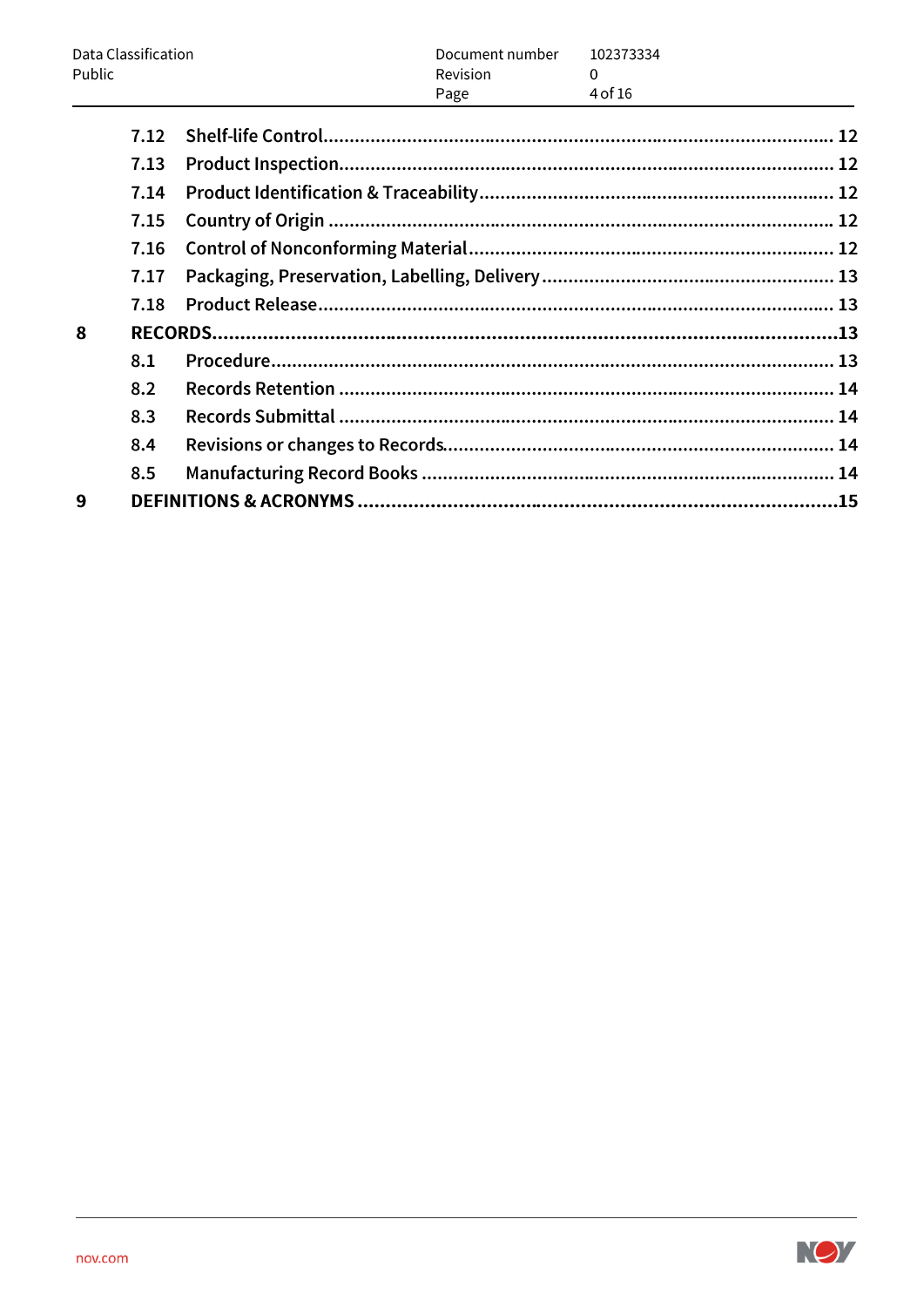#### **1 PURPOSE & SCOPE**

#### **1.1 Purpose**

The purpose of this document is to inform the Suppliers of National Oilwell Varco's (NOV) Rig Technologies Segment (RIG) of the core expectations regarding the Suppliers' management systems, design requirements, and manufacturing process controls required for doing business with NOV. This manual describes what NOV RIG expects its Suppliers to do to ensure all NOV requirements and expectations are met.

#### **1.2 Scope**

This manual applies to all Suppliers providing NOV with materials, products, components, and associated activities, as well as sub-tier sources or sub-suppliers. More stringent Product Quality Standards required by the Purchase Order, associated Quality Clauses, Drawings, Specifications, NOV's Customer, Statutory and/or Regulatory Standards shall supersede requirements as defined in this Specification. The requirements in this document do not apply to Suppliers providing items categorized by NOV as "Miscellaneous" unless specifically noted.

#### **2 GENERAL**

## **2.1 Compliance Date**

When a change to this document occurs, an existing supplier with NOV has a defined grace period to conduct a gap analysis and bring their systems into compliance with this document. The grace period shall be defined when the revision is communicated to the supplier and will start upon transmittal by NOV of the revised document. An existing supplier shall have 14 calendar days to initiate the Exception process (outlined below).

## **2.2 Exceptions (to this document)**

A Supplier may take exception to certain portions of this document, but not to the entire document itself.

Exceptions are not needed for any areas that would be outside the normal scope of work or approval. For instance, a Painting Supplier does not need to take exception to the section(s) governing welding controls since welding is outside their scope of approval.

Any exceptions must be noted and communicated to the NOV point of contact (buyer typically) in writing (including email) within 14 days of receipt of this document. Verbal acknowledgement or statement of Exception shall not be accepted. Along with the statement of Exception, a justification for each exception must be made. NOV shall review the submitted request and provide a notification as to acceptance or rejection of the request in writing back to the Supplier. Both NOV and the Supplier shall retain any records relating to the Exception process.

## **2.3 Confidentiality**

The Supplier shall ensure the confidentiality of NOV-contracted products and projects under development, and related product information, as well as intellectual property shared because of the working relationship. For Critical products or services, or in those cases where NOV provides to the Supplier NOV Proprietary information, the Supplier will be required to complete a Non-Disclosure Agreement with NOV at a minimum. In addition, the Supplier shall establish Non-Disclosure Agreements with any sub-tier supplier provided NOV proprietary information. More complex or formal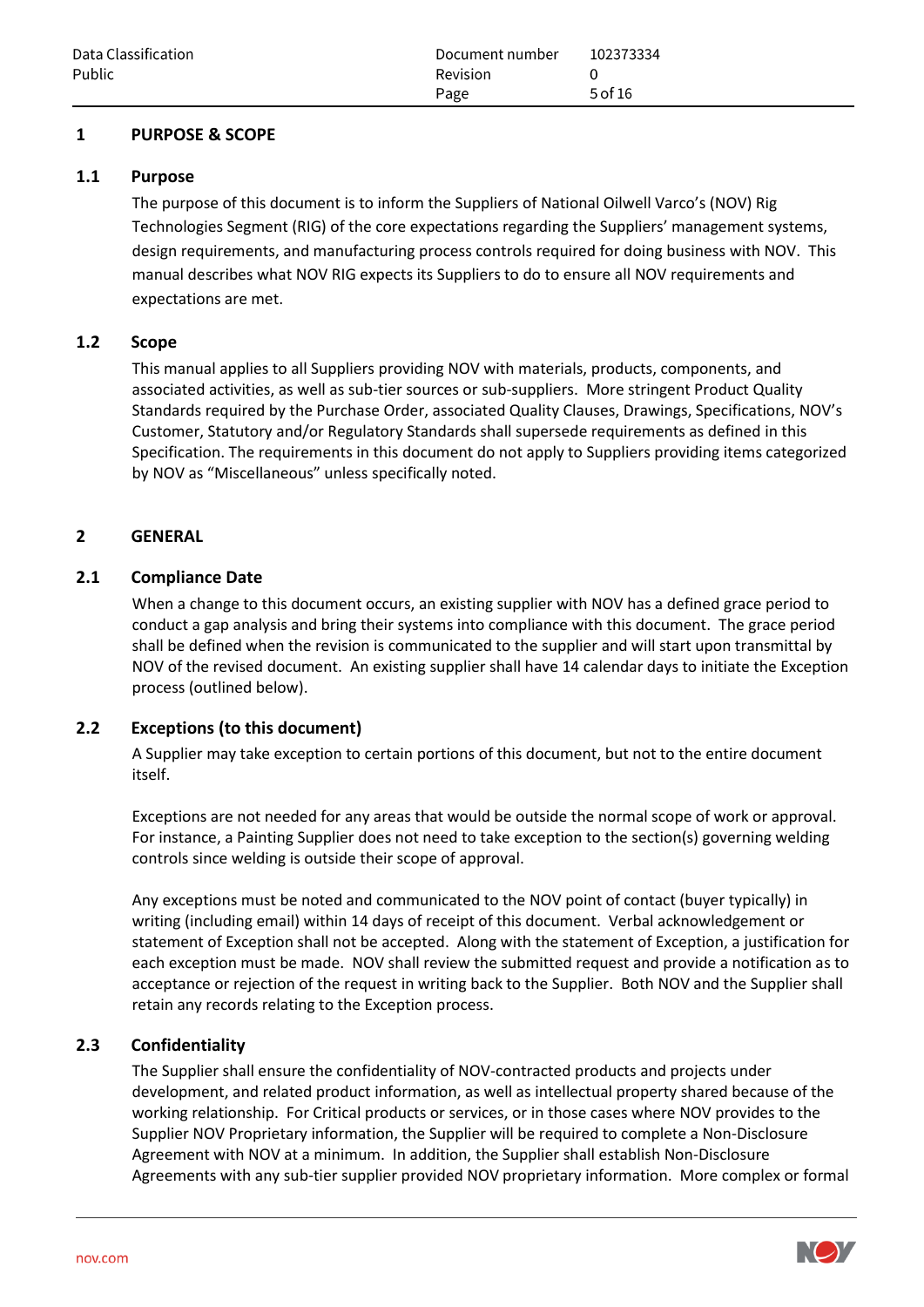| Data Classification | Document number | 102373334 |
|---------------------|-----------------|-----------|
| Public              | <b>Revision</b> |           |
|                     | Page            | 6 of 16   |

relationships may require additional documentation, including the possibility of a formal Vendor Agreement.

#### **2.4 Right of Entry**

Representatives of NOV, NOV's customer, and other regulatory authorities shall have access to supplier's facility and all other facilities (including associated sub-suppliers) involved in the fulfillment of the Purchase Order, where they shall have access to all procedures, practices, processes, associated documents, and records related to quality assurance, quality control, and configuration control. The supplier shall notify the NOV Buyer in writing to any significant facility, operational, organizational, or critical supply base changes.

Any change of location by the supplier shall require a full first article inspection on parts coming from the new location, or if an FAI is not required, may require a new on-site evaluation (audit). NOV reserves the right to determine and verify quality of work, records, and material. Such visits shall not preclude subsequent rejection of product and do not absolve the supplier of its product integrity responsibilities. NOV reserves the right to audit for compliance to all requirements.

#### **2.5 Supplier Performance**

NOV requires Suppliers to strive for 100% On-Time Delivery (OTD) performance, as well as a Zero-Defect approach to Quality. At periodic intervals NOV will update the supplier as to their performance, and it will be the Supplier's responsibility to address and correct any deficiencies noted. NOV will monitor the performance and may request Corrective Actions and/or additional developmental activities to bring performance into compliance if deemed necessary. Continued performance lapses may result in the Supplier being suspended or removed from NOV's Approved Vendor List (AVL).

#### **2.6 Corrective Action**

When NOV issues a Corrective Action Request (CAR) to a Supplier for product, process, or performance issues, the Supplier shall reply to NOV's point of contact within 24 hours with a containment action (immediate action) and within 14 calendar days with a detailed corrective action plan and root cause analysis, unless specified otherwise.

## **3 SUPPLIER CODE OF CONDUCT**

#### **3.1 Compliance with Local Laws**

Suppliers shall adhere to the laws and regulations in the locality in which they reside. This includes all local, state, and federal laws/regulations in the country of origin.

#### **3.2 Compliance with Environmental, Health, and Safety Laws**

The Supplier must maintain and operate its manufacturing/production facilities and processes in accordance with local, state, and federal laws/regulations in the country of origin.

At no time shall any NOV representative (including its customer and/or third-party agents) be exposed to hazardous materials or unsafe conditions because of Supplier shipments to an NOV location, or while visiting a Supplier's location. For items with inherent hazards, safety notices must be clearly visible, and proper notification must be given to NOV employees / agents where hazards or exposures exist. As applicable, documented safety, handling, and protection information must be provided to potentially affected personnel.

#### **3.3 Product Safety**

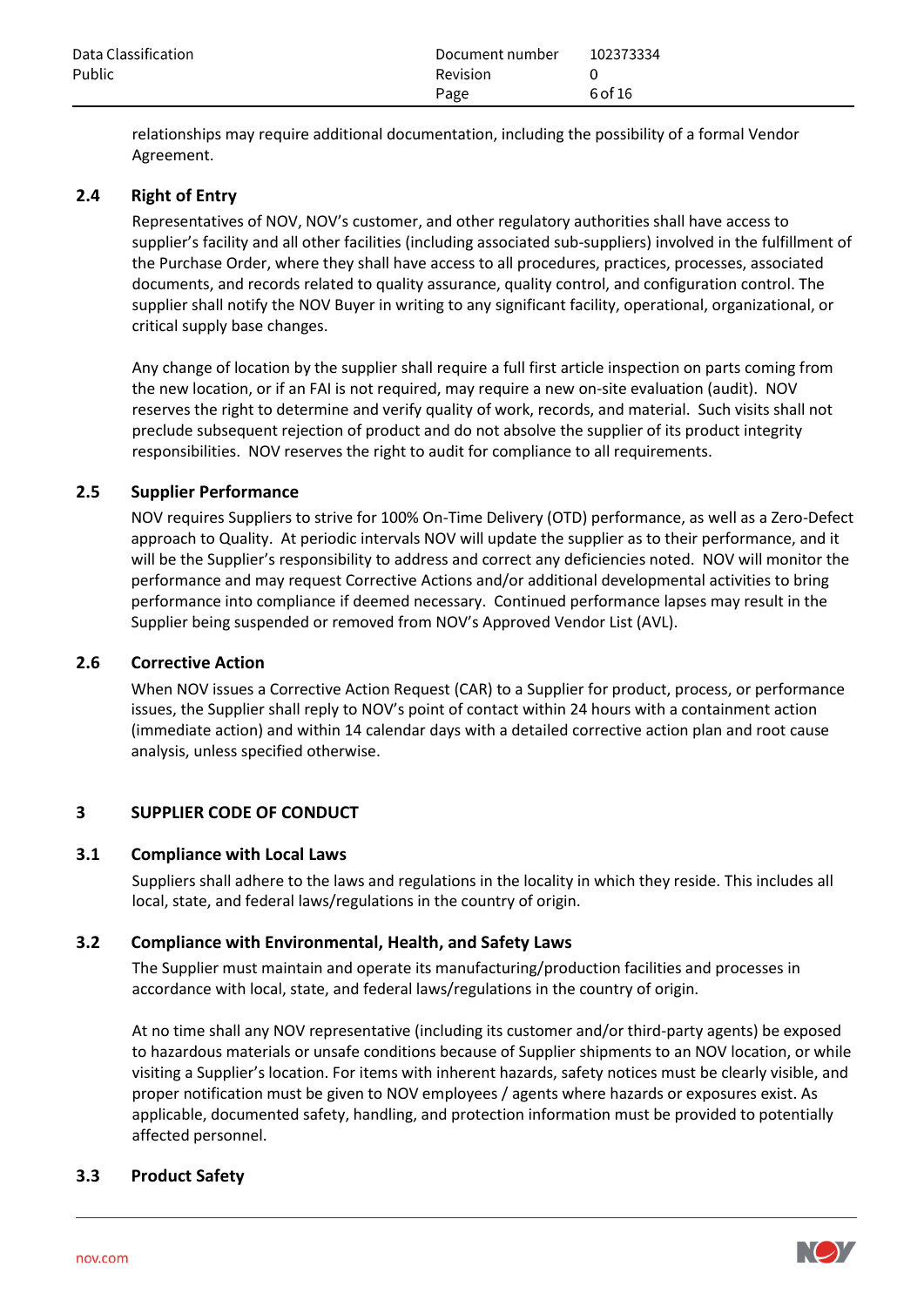| Data Classification | Document number | 102373334 |
|---------------------|-----------------|-----------|
| Public              | Revision        |           |
|                     | Page            | 7 of 16   |

For all commercially available products purchased by NOV, all performance, endurance, maintenance, safety and warning requirements set by local, state, and federal laws / regulations of the country of origin shall met. When different requirements are necessary, they shall be communicated clearly on the Purchase Order from NOV.

## **3.4 Blacklist Countries / Prohibited Sources**

NOV suppliers and/or sub-tier suppliers are prohibited from using any source listed on the US Government OFAC Sanction Lists in the production of products to be delivered to or on behalf of NOV.

In addition, NOV is committed to compliance with Section 1502 of the Dodd-Frank Act, which requires disclosure of whether NOV's purchase of certain minerals for use in its products have directly or indirectly aided armed groups in the Democratic Republic of Congo or surrounding countries. NOV's Conflict Minerals policy and compliance program were developed in accordance with Annex I of the Organization for Economic Co-Operation and Development Due Diligence Guidance for Responsible Supply Chains of Minerals from Conflict-Affected and High-Risk Areas. Our policy on this may be found here: http://investors.nov.com/conduct-and-ethics.

## **3.5 Non-Discrimination**

Suppliers shall not discriminate against race, color, sex, religion, age, physical disability, political affiliation, or other defining characteristics as prohibited by local, state, and federal laws/regulations in the country of origin.

## **3.6 Labor**

**Child Labor** – Suppliers shall employ workers of minimum legal age in accordance with local, state, and federal laws/regulations in the country of origin. Child labor laws must be followed. **Forced/Indentured Labor** – Suppliers shall not practice the use of forced or indentured labor.

**Work Hours/Days** – Suppliers shall not exceed the daily and weekly working hours as permitted by local, state, and federal laws/regulations in the country of origin.

**Wages and Benefits** – Suppliers shall compensate workers in accordance with local, state, and federal laws/regulations in the country of origin. This includes minimum legal wage, overtime wages, and benefits (as required by law).

## **3.7 Ethics**

Evidence of corruption, bribes, improper advantage, or any other form of illegal practice by the Supplier or associated operations will terminate all relations with NOV. Suppliers will conduct their business in a manner that meets the 'Code of Ethics' policy of National Oilwell Varco. NOV's Code of Business Conduct and Ethics may be found at the following link:

## http://investors.nov.com/conduct-and-ethics

## **3.8 Code of Conduct and policy enforcement**

This policy applies to Suppliers and their sub-tier sources. It is the responsibility of the Supplier to verify and monitor compliance of this code at their operations and sub-tier source operations. NOV reserves the right to audit and/or verify compliance at a sub-tier level.

## **3.9 Supplier Data Integrity**

It is the responsibility of the Supplier to notify NOV of any changes which could affect its approval status and to update our Supplier Management System with any corrections needed. Changes include, but are not limited to: changes in critical personnel / management, changes in ownership, changes in points of contact & email addresses, changes to equipment, changes to the QMS, changes to infrastructure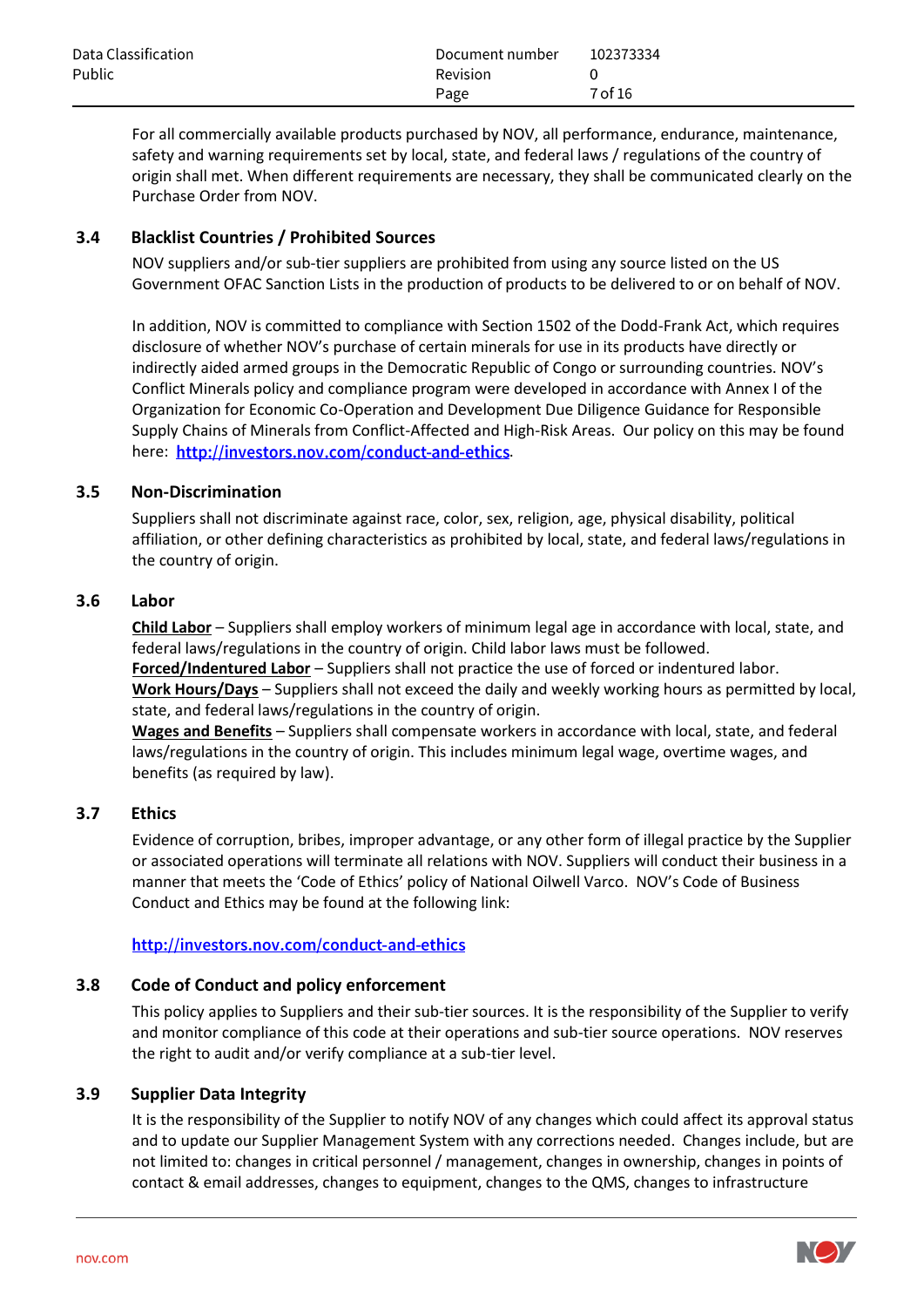| Data Classification | Document number | 102373334 |
|---------------------|-----------------|-----------|
| Public              | <b>Revision</b> |           |
|                     | Page            | 8 of 16   |

(including change of address), changes to operational controls / product controls, and changes to critical sub-suppliers.

## **4 HEALTH, SAFETY AND ENVIRONMENTAL PROGRAM**

All suppliers providing both Critical and Non-Critical products or Services to NOV shall have a fully implemented and documented Health, Safety, and Environmental Program. This program, shall at a minimum cover all local, state, federal regulations applicable where the supplier is located. A copy of the Supplier's HSE management program shall be furnished to NOV upon request.

#### **5 DRUG AND ALCOHOL PROGRAM**

All suppliers providing both Critical and Non-Critical products or Services to NOV shall have a fully implemented and documented Drug and Alcohol Program where allowed by law. A copy of the Supplier's Drug and Alcohol program shall be furnished to NOV upon request.

#### **6 SUPPLIER QUALITY**

#### **6.1 Quality Management Expectations**

- 6.1.1 Critical and Non-Critical suppliers are expected to maintain a documented Quality Management System (QMS). This QMS shall, at a minimum, be compliant to the requirements outlined below:
	- Document Control,
	- Control of records,
	- Contract Review,
	- Employee competency and Training,
	- Purchasing controls (including control of sub-tier suppliers),
	- Production Process Controls (including those for Special Processes where applicable)
	- Product Traceability,
	- Nonconforming Material Controls,
	- Calibration controls (where applicable),
	- Product Release, and
	- Inspection & Testing (where applicable).

NOV may waive requirements from the above list during qualification and re-evaluation during review.

6.1.2 When compliance and/or certification to other specifications (e.g. ISO, API, ABS, ATEX, etc.) is specified by NOV, the supplier is responsible to notify NOV (Buyer) in writing within 5 working days of any changes to Quality System status, including extensions or reductions in scopes of approval, third party and/or regulatory Quality Approvals that are gained or withdrawn. The supplier's loss of a required certification or failure to notify NOV of their loss of a required certification could result in the supplier being disapproved.

#### **7 GENERAL REQUIREMENTS**

#### **7.1 Contractual (PO) Requirements**

Upon accepting a NOV contract, the Supplier is responsible for compliance to all contract (e.g., engineering drawing, specification, purchase order) requirements. All documents, drawings and specifications, regardless of origin, are applicable to the Supplier when specified in the contract or

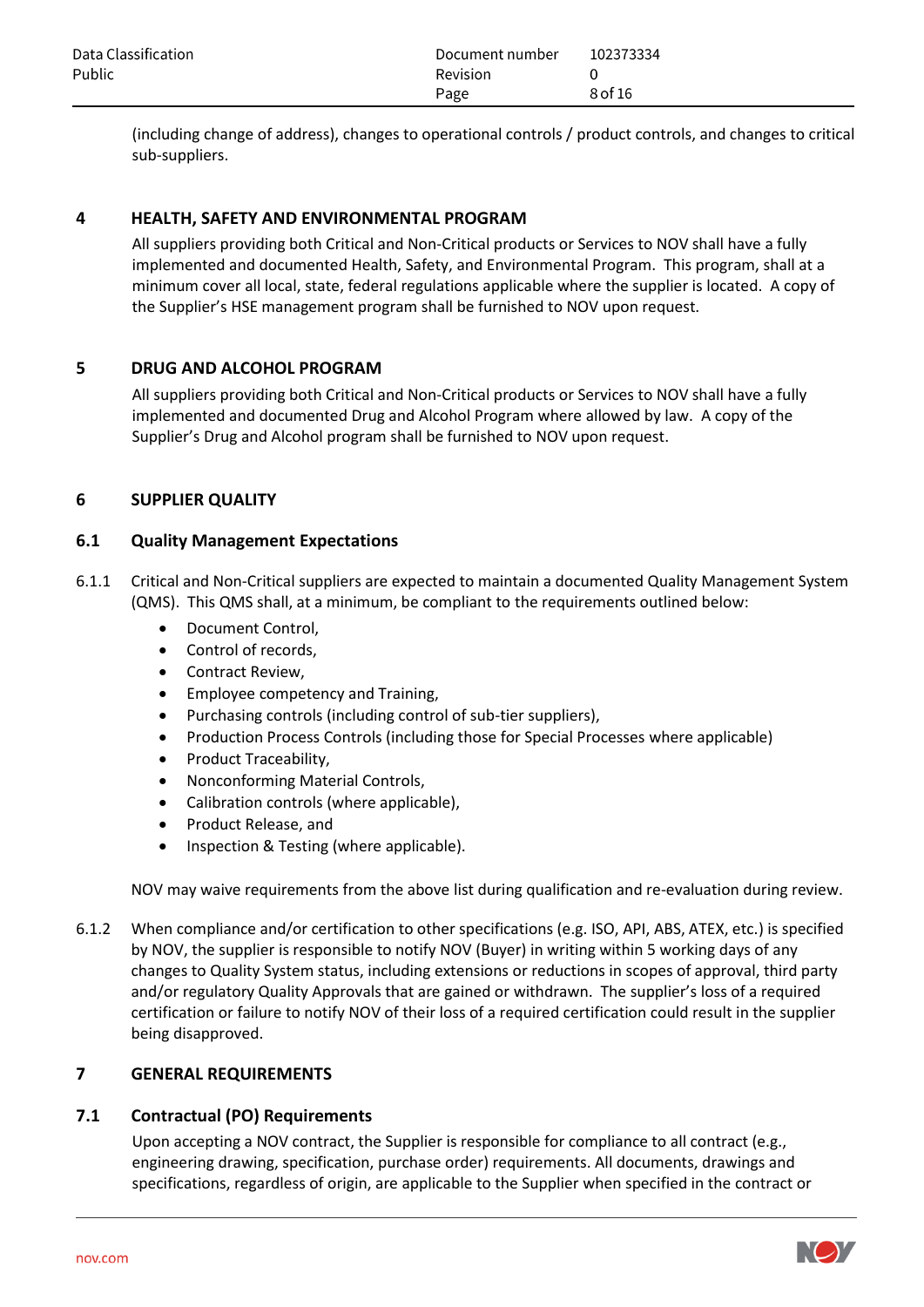| Data Classification | Document number | 102373334 |
|---------------------|-----------------|-----------|
| Public              | <b>Revision</b> |           |
|                     | Page            | 9 of 16   |

documents referenced in the contract, and are required to be used at all levels of the supply chain. Unless otherwise specified in the contract, the document revision in effect on the date of issue of the contract applies to the contract. Neither audit, surveillance, inspection, nor tests made by NOV, representatives of NOV or its customer(s), at Supplier's facilities, at any sub-tier facilities, or upon receipt at NOV, relieves the Supplier of the responsibility to furnish acceptable products or services that conform to all contract requirements; nor does it preclude subsequent rejection by NOV or its customers.

## **7.2 Communication**

Unless otherwise stipulated by the contract or other source, the NOV buyer is to be the primary point of contact for communications. In addition, once registered into NOV's Supplier Management System, a central point of contact for the supplier shall be established to facilitate communications from NOV to the supplier. It is the Supplier's responsibility to ensure the contact information contained in NOV's system is and remains current.

## **7.3 Contract Review**

The supplier shall establish, document, and implement a procedure for Contract Review. This procedure shall, at a minimum, cover the review of any purchasing documents submitted (requests, emails, PO's), specifications, drawings, referenced standards, and the supplier's own QMS / production requirements. The output of this review shall be documented and maintained as a record. It is the Supplier's responsibility to ensure that they possess, have reviewed, and are compliant with current revisions of all referenced NOV specifications.

## **7.4 NOV Designated Sources**

When specified by the contact, the Supplier shall purchase products, materials, or services from NOVdesignated sources. The Supplier is responsible to ensure items procured from such sources meet all applicable technical and quality requirements.

## **7.5 Control of Sub-tier Suppliers**

The Supplier, as the recipient of the contract, is responsible for meeting all requirements, including work performed by the Supplier's sub-tier Suppliers (also known as Sub-Suppliers or subcontract Suppliers). When the Supplier uses sub-tier sources to perform work on products and/or services scheduled for delivery to or on behalf of NOV, the Supplier shall include on contracts, to its sub-tier sources, all of the applicable technical and quality requirements contained in the NOV contract, including quality system requirements, regulatory requirements, the use of NOV designated sources, the requirement to document and control 'key characteristics' and/or 'key processes,' and to furnish certifications and test reports as required. NOV and its customers reserve the right-of-entry to sub-tier facilities, subject to proprietary considerations.

The Supplier shall also establish, document, and implement a procedure covering the controls required for managing and monitoring their critical suppliers. This procedure shall address the controls and responsibilities related to:

- The classification of Suppliers based upon criticality to the product or service being requested;
- Initial approval;
	- o For Critical suppliers (including special process suppliers), initial approval must be conducted either by a formal and documented First Article, by an on-site evaluation, or when those are not possible due to legal or proprietary issues, a documented justification for their approval.
- Performance monitoring;

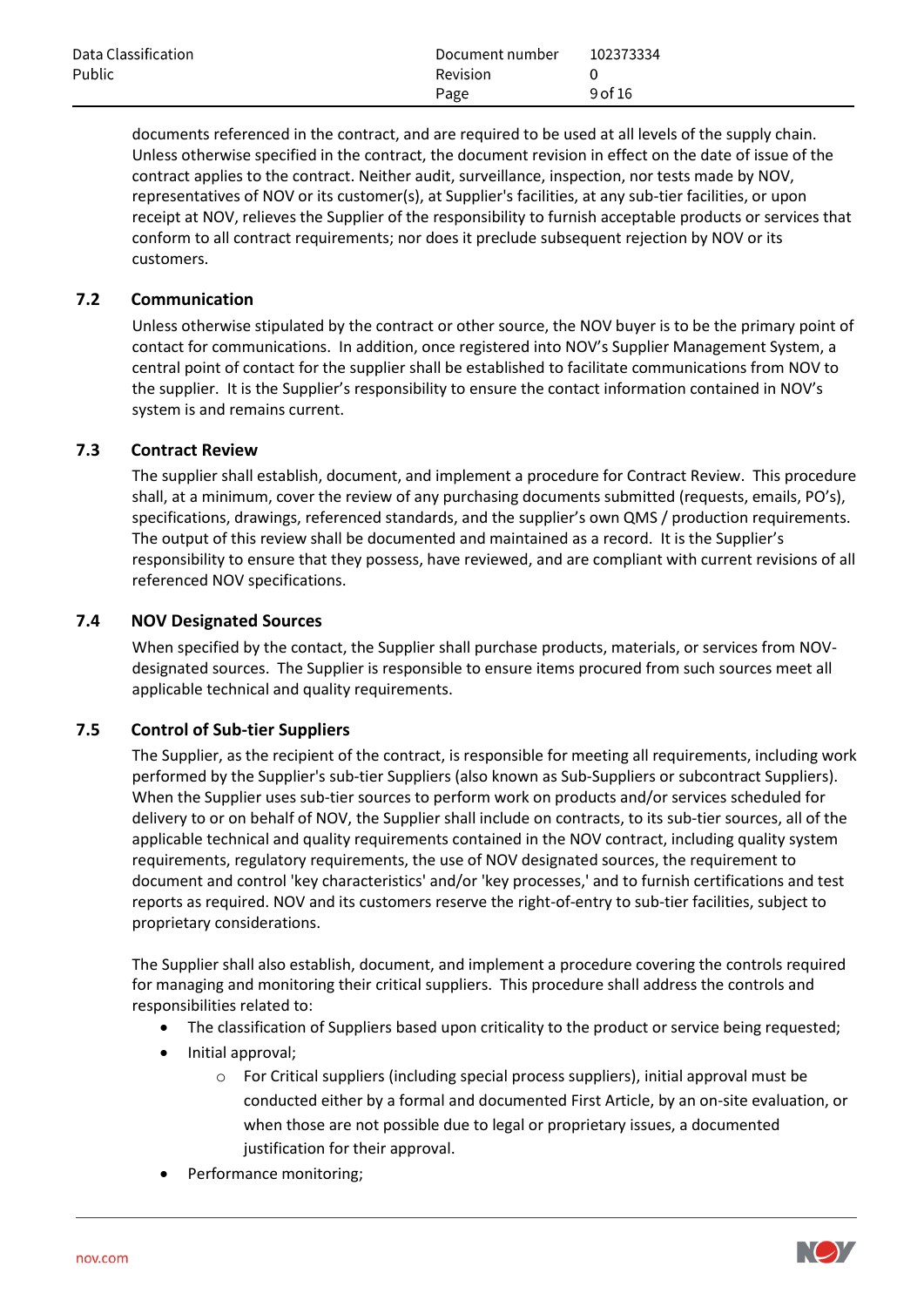## • Periodic Re-evaluation;

 $\circ$  For Critical suppliers (including special process suppliers), periodic re-evaluation must be conducted per the same requirements as for initial approval above.

## **7.5.1 Special Process Suppliers**

For NOV, unless otherwise specified by contract, the Supplier shall only use special process sources that are approved by NOV. This requirement applies to Suppliers who perform special processes such as: heat treating, plating, coating, NDE, castings / forgings, and welding as part of their internal operations. The Supplier shall ensure this requirement is communicated to its sub-tier sources for their application to any subordinate suppliers / providers of Special Processes. If NOV does not stipulate any special process suppliers, the supplier may use any from their normal supply chain, as long as the supplier is adequately evaluated and controlled, including a periodic on-site audit.

## **7.5.2 Supplier Qualification**

Upon successful qualification of the primary supplier, any sub-tier supplier identified as part of the qualification shall not be changed without prior written approval from NOV. This requirement shall also be applicable to any NOV-designated sub-suppliers.

## **7.6 Control of Electronic Documents**

The Supplier shall maintain a procedure outlining the controls governing electronic documents to be used as official records. This procedure shall address the revision process, how changes are made and notated, how they are stored, and if electronic signatures are to be used, how those signatures are controlled and protected.

## **7.7 Inspection Status**

Inspection status of equipment during the manufacturing process shall be evident at all times. QC personnel shall be responsible for the application and removal of status indicators.

#### **Acceptance Inspection**

Personnel other than those who performed or directly supervised the production of the product shall perform acceptance inspection at planned stages of the product realization process.

#### **Shipping Preparation**

The Supplier shall preserve the conformity of the product and constituent parts through delivery to the intended destination.

## **7.8 Work Instructions**

Where appropriate, the supplier shall establish documented work instructions covering the various elements of the product realization process. In addition, the Supplier shall have some form of detailed job traveler / router / work order governing the production processes, outlining the critical steps, and include acceptance / rejection requirements as well as include references to any specific internal, customer, or third-party requirements.

Any Special process operations, such as welding, NDE and Coating shall be compliant to the requirements as outlined in their respective NOV Rig Technologies Quality Requirements. NOV Rig Technologies Fabrication, Welding, and NDT General Requirements 103188871 shall apply for all fabrication of NOV Rig Technologies proprietary products unless specifically waived by NOV in writing beforehand.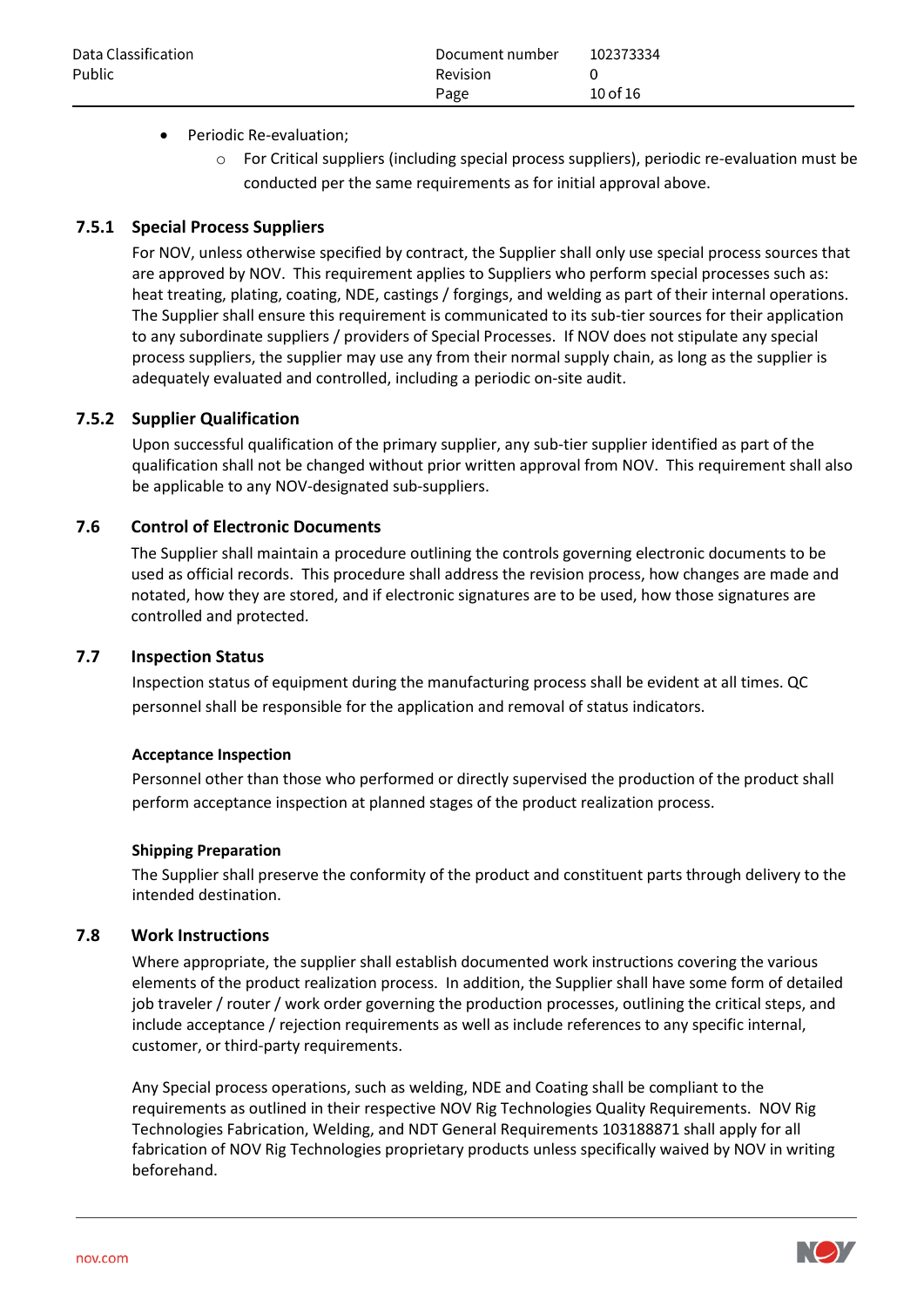| Data Classification | Document number | 102373334 |
|---------------------|-----------------|-----------|
| Public              | Revision        |           |
|                     | Page            | 11 of 16  |

The list of potentially relevant requirements is listed below. Relevant clauses shall be referenced in the Purchasing Information. For Inquiries about their relevance, please contact the NOV buyer responsible for the Purchase Order.

See the list of requirements on the Web page: [https://www.nov.com/about/our-company-structure/rig/rig-technologies-supplier](https://www.nov.com/about/our-company-structure/rig/rig-technologies-supplier-resources/procurement)[resources/procurement](https://www.nov.com/about/our-company-structure/rig/rig-technologies-supplier-resources/procurement)

## **7.9 Competency of Personnel**

Personnel shall be competent based on the appropriate education, training, skills, and experience needed to meet product and customer requirements. Evidence of determination of competence of personnel shall be recorded and maintained.

The supplier shall establish procedures for the control of the training and competency of its personnel.

At a minimum, the procedure shall outline the evaluation of training needs, training requirements, competency requirements, and include the evaluation of the effectiveness of training, as well as periodic reviews of ongoing training needs. Personnel shall have competency records maintained and available to prove compliance to requirements.

#### **7.10 Control of Monitoring & Measuring Devices**

The supplier shall establish and implement a documented procedure for Control of Monitoring & Measuring Devices where appropriate to the organization.

#### **Selection of Measurement Equipment**

NOV shall provide the acceptance criteria for the finished product. The Supplier shall select the testing, monitoring, and measurement equipment to ensure that stated criteria are met. The equipment shall be verified and/or calibrated prior to use.

#### **Maintenance of Measurement Equipment**

The Supplier shall establish and implement procedures which control the integrity, care, and intended use of monitoring and measurement equipment.

Records associated with evidence of the verification and calibration activities shall be maintained.

In the event a device was determined to be out of calibration when received by the calibration lab, the supplier shall conduct a full review of all measurements made with the suspect gauge since previous successful calibration to determine if there was any product impact. Notification shall be sent to NOV concerning any impacted products and recommendations for action. The supplier shall document and implement a recall procedure.

The Supplier shall provide a listing of each measuring device used during the manufacturing and testing process of NOV product (see Section 10.5, Manufacturing Record Book (MRB) requirements).

#### **7.11 Source Inspection**

When required by contract, NOV reserves the right to conduct inspection at the Supplier's or subsupplier's location. When requested, it will be the supplier's responsibility to ensure adequate space, personnel and tools are available to adequately conduct the inspection.

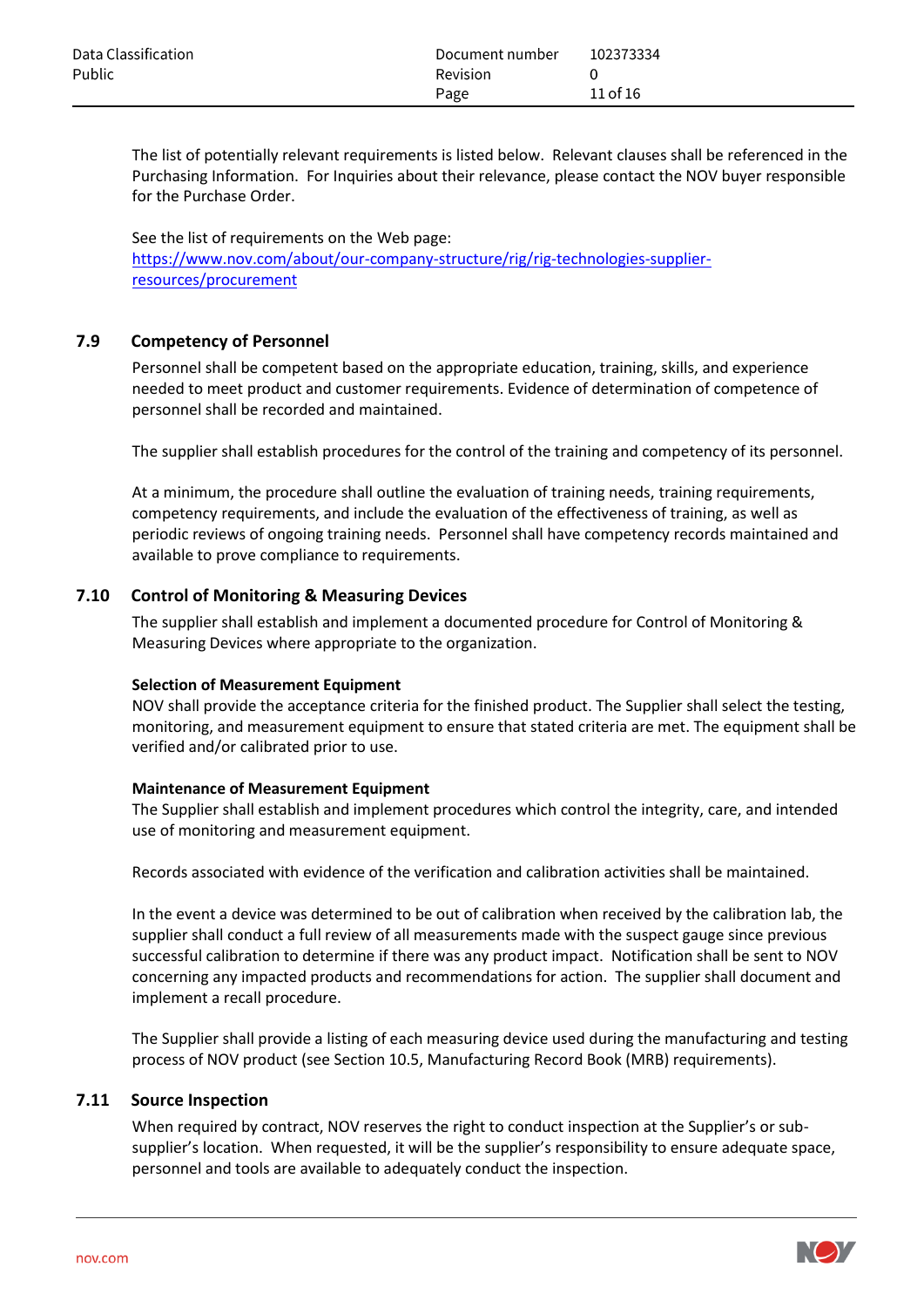| Data Classification | Document number | 102373334 |
|---------------------|-----------------|-----------|
| Public              | Revision        |           |
|                     | Page            | 12 of 16  |

## **7.12 Shelf-life Control**

For those products or components with a shelf-life (elastomers, epoxies, coatings, lubrications, etc.), the supplier shall establish and implement a documented procedure for their control, monitoring, rotation, and elimination.

## **7.13 Product Inspection**

Unless otherwise stipulated by the contact, the Supplier shall conduct 100% inspection of all Critical dimensions or features as required by the drawing(s) and/or any associated ITP. NDE shall be per referenced specifications when required. Final inspection reports shall be provided to NOV and are to include a listing of any gauges used and their calibration status. The report must clearly indicate final acceptance status and who authorized the release of the product.

## **7.14 Product Identification & Traceability**

NOV is responsible for specifying the requirements and the method of traceability required for each component or assembly. The Supplier shall have an established and implemented documented procedure in place to satisfy these requirements. The procedure shall, at a minimum, address the requirements outlined here plus the requirements contained in the NOV Quality Clause # 103189107: Clause 14, Traceability General Requirements and the Quality Clause # 103188847: Clause 02 Raw Material General Requirements.

The documented Mill Test Certificates/Reports (MTRs) shall be reviewed by the supplier, conducted by a competent person to ensure material received conforms to NOV drawings, material specifications, and the Supplier's purchase order. All Mill Test Certificates/Reports shall be legible, signed or initialed, and dated by a supplier representative to indicate the MTR has been reviewed to a known standard and all information is complete and agrees with requirements.

#### Mill Test Certificates/Reports Information

MTRs shall meet specified material specifications or drawing requirements and contain the following, as applicable:

- Manufacturer's name and address
- Purchase order number/work order number
- Material type and grade
- Chemical properties
- Mechanical properties
- Quantity
- Dimensions

## **7.15 Country of Origin**

The Supplier shall adequately mark and/or identify the Country of Origin for products provided to NOV.

#### **7.16 Control of Nonconforming Material**

#### **7.16.1 General**

The Supplier shall establish, document, and implement a procedure governing the controls and related responsibilities and authorities for addressing nonconforming material. At a minimum, this procedure shall include:

a) product identification to prevent unintended use or delivery;

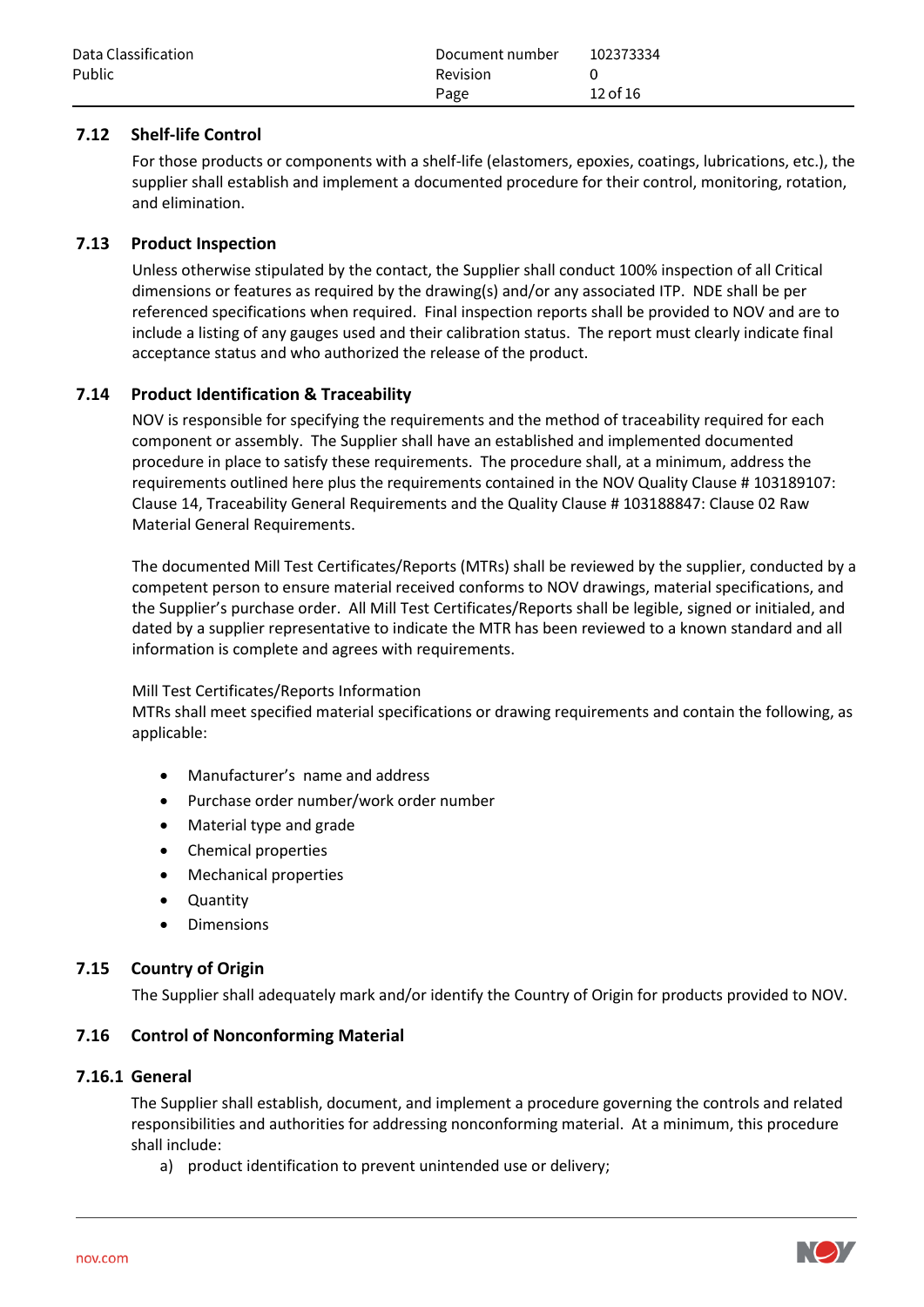- b) addressing the detected nonconformity by repair or rework (including subsequent reinspection to meet specified requirements), re-grade for alternative applications, release under concession (by customer approval only) and/or reject or scrap;
- c) taking action to prohibit its original intended use or delivery; and
- d) authorizing its use, release, or acceptance under concession by relevant authority and, where applicable, by the customer.

The procedure shall also address nonconforming product identified after delivery, and shall include controls for:

- 1) identifying, documenting, and reporting nonconformances or product failure identified after delivery;
- 2) ensuring the analysis of product nonconformance or failure, provided the product or documented evidence supporting the nonconformity is available to facilitate the determination of the cause;
- 3) taking action appropriate to the effects, or potential effects, of the nonconformance when nonconforming product is detected after delivery.
- 4) Providing on-site (at NOV's location) assistance to the identification, gathering or remediation of nonconforming product when requested.

#### **Records**

Records of the nature of nonconformities and any subsequent actions taken, including concessions obtained, shall be maintained.

## **7.17 Packaging, Preservation, Labelling, Delivery**

The Supplier shall preserve the conformity of the product and constituent parts through delivery to the intended destination. Packaging shall be appropriate to the product, and meet stated requirements. For overseas transportation, packaging shall be required to be seaworthy.

Individual boxes and pallets shall be identified with the part numbers, quantities, and associated NOV PO and line number.

#### **7.18 Product Release**

The Supplier shall have a documented procedure to ensure all planned arrangements are satisfactorily completed before release of product to the customer. The procedure shall identify the person or function authorized to release final product prior to shipment to the Customer. Criteria for final product release shall include: Documentation (includes MRB list or other specific requirements), Packaging, Preservation, Labeling, Shipping Requirements, etc.

## **8 RECORDS**

#### **8.1 Procedure**

The supplier shall establish and implement a documented procedure addressing the requirements for Control of Records which includes the controls necessary and relevant responsibilities for the identification, collection, indexing, storage, protection, retrieval, retention time, and disposition of records. In addition to the MRB list requirements, examples of records that shall be maintained by the Supplier include:

- Work orders/job routers
- Inspection reports/authorization for release
- Material Test Reports/Records (MTR)

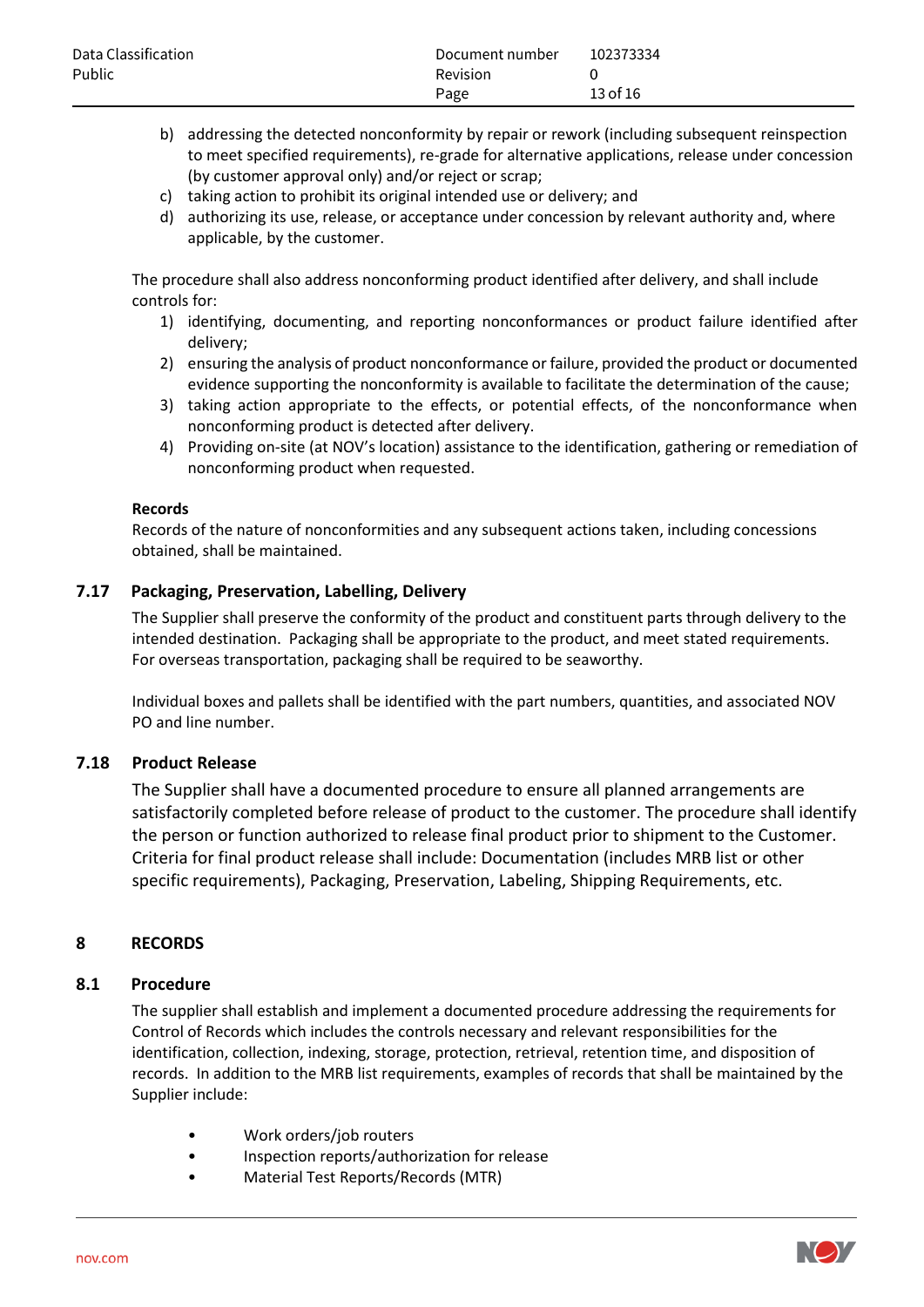| Data Classification | Document number | 102373334 |
|---------------------|-----------------|-----------|
| Public              | <b>Revision</b> |           |
|                     | Page            | 14 of 16  |

- Trace records
- Competency records for NDE techs, Inspectors, welders, painters, or anyone performing or inspecting a special process
- Process instructions, including NDE, coating and weld procedures (approved by NOV)
- Annual Visual acuity records for NDE personnel and inspectors
- Test reports
- Operation manuals
- Heat treating, stress relieving, flame hardening reports
- Paint inspection reports
- Nonconformance Reports (including disposition and corrective actions, if any)
- Approved Supplier List, including evidence of approval and periodic review for Critical Suppliers, including results of on-site evaluations
- Other items as deemed appropriate by the relevant standard, by the supplier, and/or the customer.

#### **8.2 Records Retention**

Unless otherwise specified by contract requirements, the minimum expected retention period for quality records shall be 10 years. If product is intended for use on API certified equipment, the relevant NOV entity will notify the supplier if additional controls are needed.

#### **8.3 Records Submittal**

Records submitted to NOV shall be submitted in accordance with specifications or requirements as outlined on the PO. Unless specifically stipulated, manual / hard copy transmittal of critical records (including owners / operational manuals) will not be considered compliant. Unless otherwise stated in the contract, all required records shall be transmitted at or before time of shipment. For services performed at NOV facilities, manual reports will be expected at time of service, but formal reports shall be expected within 5 business days, unless otherwise arranged.

#### **8.4 Revisions or changes to Records**

Official records will not be accepted with changes using white-out, correction tape, or other such media. Records written in pencil will not be accepted. If a change is required to a record, either a new revision to the existing document is created, or if manually performed, the change and nature of the change must be clearly visible, including the date the change was made, and the legible name and initials of the person authorizing / making said change. Typically, this is shown as striking through the incorrect information and making the correction above or to the side with the date of the change and name / initials of the person making the change. In this example, the original information must still be marginally visible.

#### **8.5 Manufacturing Record Books**

The supplier shall be responsible for providing accurate and compliant Manufacturing Record Books (MRB) to NOV in a timely manner. The format and content of the MRB shall be per NOV's Specification 101444171 "Manufacturing Record Book (MRB) Requirements for NOV-RS Suppliers" or per IADC's Specification GU-IADC-SC-004 as outlined in NOV's Specification.

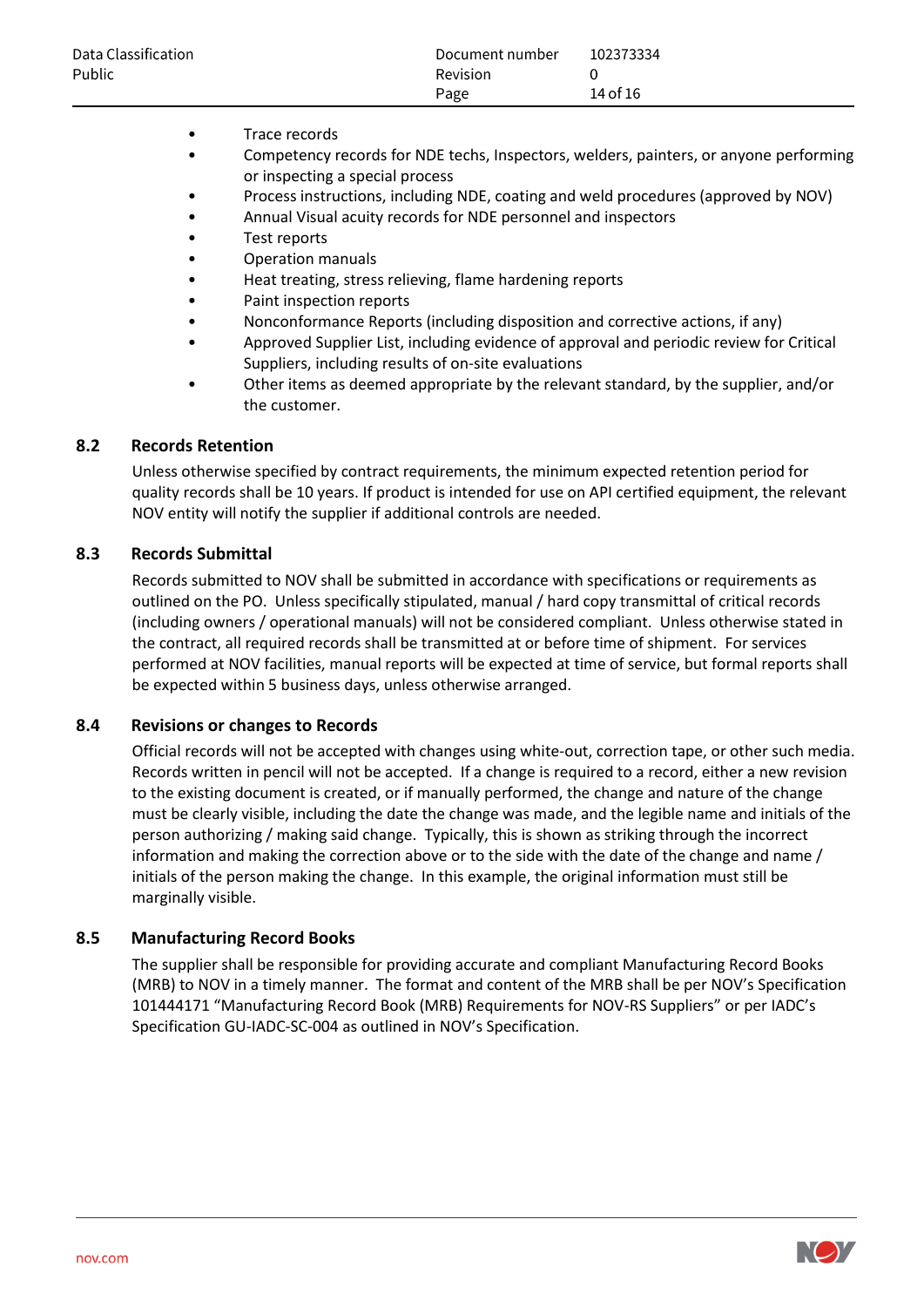| Public | Data Classification                          | Document number<br>Revision<br>Page                                                                   | 102373334<br>0<br>15 of 16                                                                                                         |  |  |  |
|--------|----------------------------------------------|-------------------------------------------------------------------------------------------------------|------------------------------------------------------------------------------------------------------------------------------------|--|--|--|
| 9      | <b>DEFINITIONS &amp; ACRONYMS</b>            |                                                                                                       |                                                                                                                                    |  |  |  |
|        | <b>Acceptance Criteria</b>                   | characteristics.                                                                                      | Specified limits of acceptability applied to process or product                                                                    |  |  |  |
|        | Acceptance<br>Inspection                     | product complies with specified requirements.                                                         | Demonstration through monitoring or measurement that the                                                                           |  |  |  |
|        | <b>ASL</b>                                   | Approved Supplier List, sometimes referred to as AVL.                                                 |                                                                                                                                    |  |  |  |
|        | <b>Buyer</b>                                 | NOV personnel authorized to issue POs to Supplier.                                                    |                                                                                                                                    |  |  |  |
|        | <b>Calibration</b>                           |                                                                                                       | Comparison and adjustment to a standard of known accuracy.                                                                         |  |  |  |
|        | Can                                          | Requirements are conditional and indicate a possibility open to<br>the user of this standard.         |                                                                                                                                    |  |  |  |
|        | <b>Contractor</b>                            | processes and/or services provided to NOV. The term<br>subcontractor may also be used. (See Supplier) | Internal or external Supplier or provider of products and/or                                                                       |  |  |  |
|        | <b>Customer</b>                              | The client to NOV.                                                                                    |                                                                                                                                    |  |  |  |
|        | <b>Customer Supplied</b><br>Material (CSM) * | Issue Items)                                                                                          | Material owned by the customer and furnished for incorporation<br>into the item. May include consigned raw material. (See Free     |  |  |  |
|        | <b>Delivery</b>                              | ownership takes place according to Incoterms.                                                         | Point in time and physical location at which the agreed transfer of                                                                |  |  |  |
|        | <b>Exception</b>                             | requirement.                                                                                          | A documented request by the Supplier to take exception to a PO                                                                     |  |  |  |
|        | <b>Field Nonconformity</b>                   | started.                                                                                              | Product nonconformity as detected after delivery or use has                                                                        |  |  |  |
|        | May                                          | standard (permission).                                                                                | A course of action which is permissible within the limits of the                                                                   |  |  |  |
|        | <b>Miscellaneous</b>                         | only visual inspection required.                                                                      | Inspection/Traceability Category: Not critical; Non-load path and                                                                  |  |  |  |
|        | <b>MRB</b>                                   | Manufacturing Record Book.                                                                            |                                                                                                                                    |  |  |  |
|        | <b>NOV</b>                                   | the NOV Rig Technologies division.                                                                    | National Oilwell Varco LP, its Subsidiaries and Affiliates, the<br>Purchaser/Company. In this document, NOV refers specifically to |  |  |  |